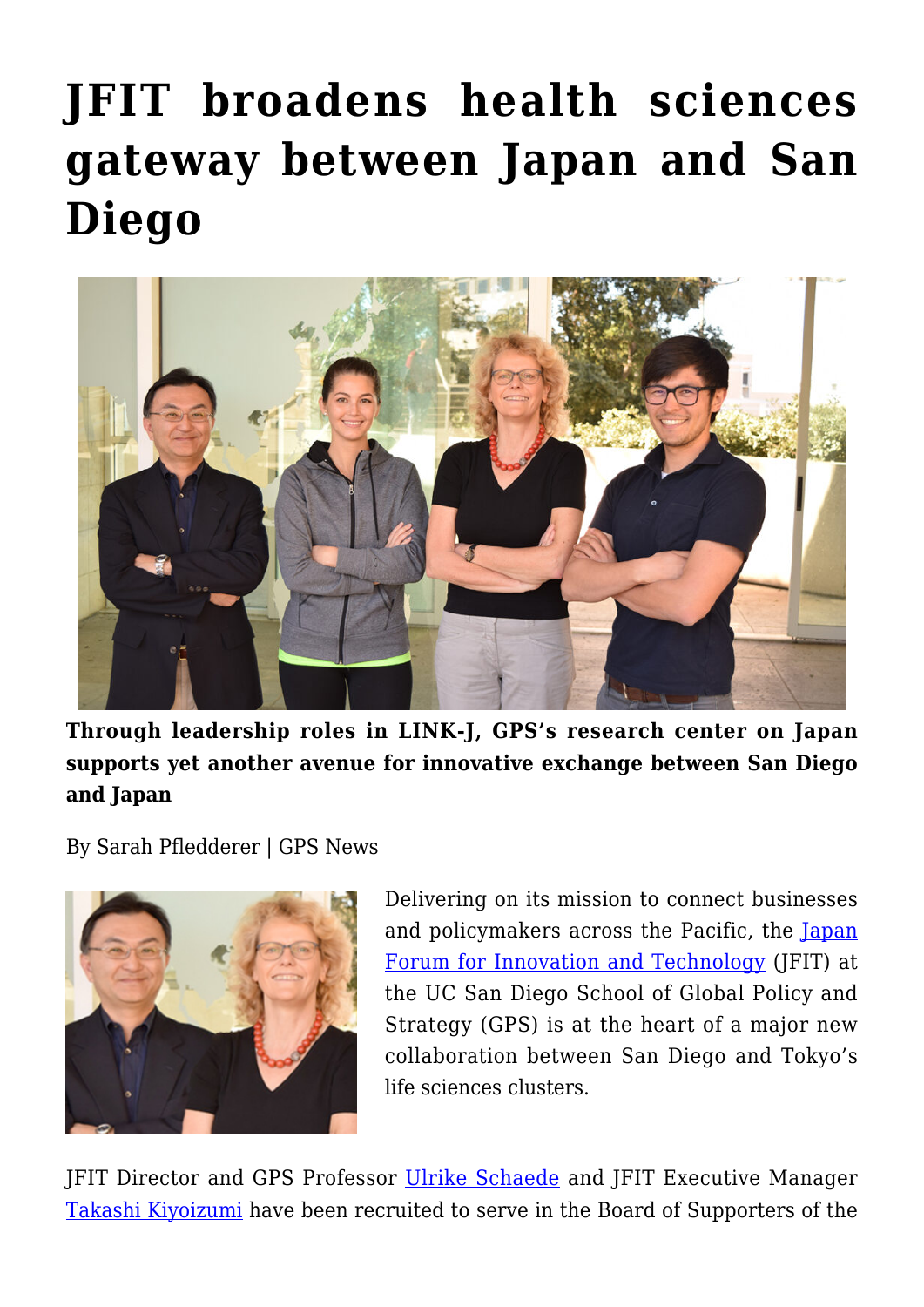[Life Science Innovation Network Japan](http://www.link-j.org/en/) (LINK-J). Alongside distinguished scholars such as Nobel Prize-winning stem cell researcher Shinya Yamanaka, UC San Diego Interim Executive Vice Chancellor for Academic Affairs and GPS Dean [Peter Cowhey](https://gps.ucsd.edu/faculty-directory/peter-cowhey.html) is a member of LINK-J's Advisory Board.

Established in April by the Mitsui Fudosan Co., Ltd., a major real estate developer in Japan, LINK-J is an incubator dedicated to facilitating interactions among industry, academia, government and public sectors in Japan. It is housed at the Nihonbashi Life Science Building in Tokyo, where UC San Diego also recently launched its first-ever workspace overseas: [UC San Diego Tokyo Office.](http://ucsdnews.ucsd.edu/pressrelease/uc_san_diego_to_open_office_in_life_science_cluster_in_tokyo_to_promote_int)

The involvement of Cowhey, Schaede and Kiyoizumi in LINK-J is related to GPS's connections to Kan Suzuki, a special adviser to the Minister of Education, Culture, Sports, Science and Technology in Japan. In his previous role as vice minister at the ministry, Suzuki played a formative role in structuring the Nihonbashi health science cluster project. In 2014, Suzuki came to UC San Diego as a [Pacific](http://cgt.ucsd.edu/fellows/past/suzuki.html) [Leadership Fellow](http://cgt.ucsd.edu/fellows/past/suzuki.html) at GPS's Center on Global Transformation and at that time helped spark the idea to create JFIT.



Cowhey, Schaede and Kiyoizumi are excited to be involved in the LINK-J project. In addition to the UC San Diego Tokyo Office, this connection brings a direct tiein in policy and strategy shaping not only Japan's largest emerging bio-incubator and biocluster, but in regard to entrepreneurship and innovation in Japan more generally.

 "The energy and enthusiasm of the incubator will be a great setting for the UC San Diego Tokyo Office," said Schaede, also the only woman in the LINK-J Support System. "As supporters of LINK-J, JFIT and UC San Diego are gaining yet another important foothold in Japan that will allow us to build many new